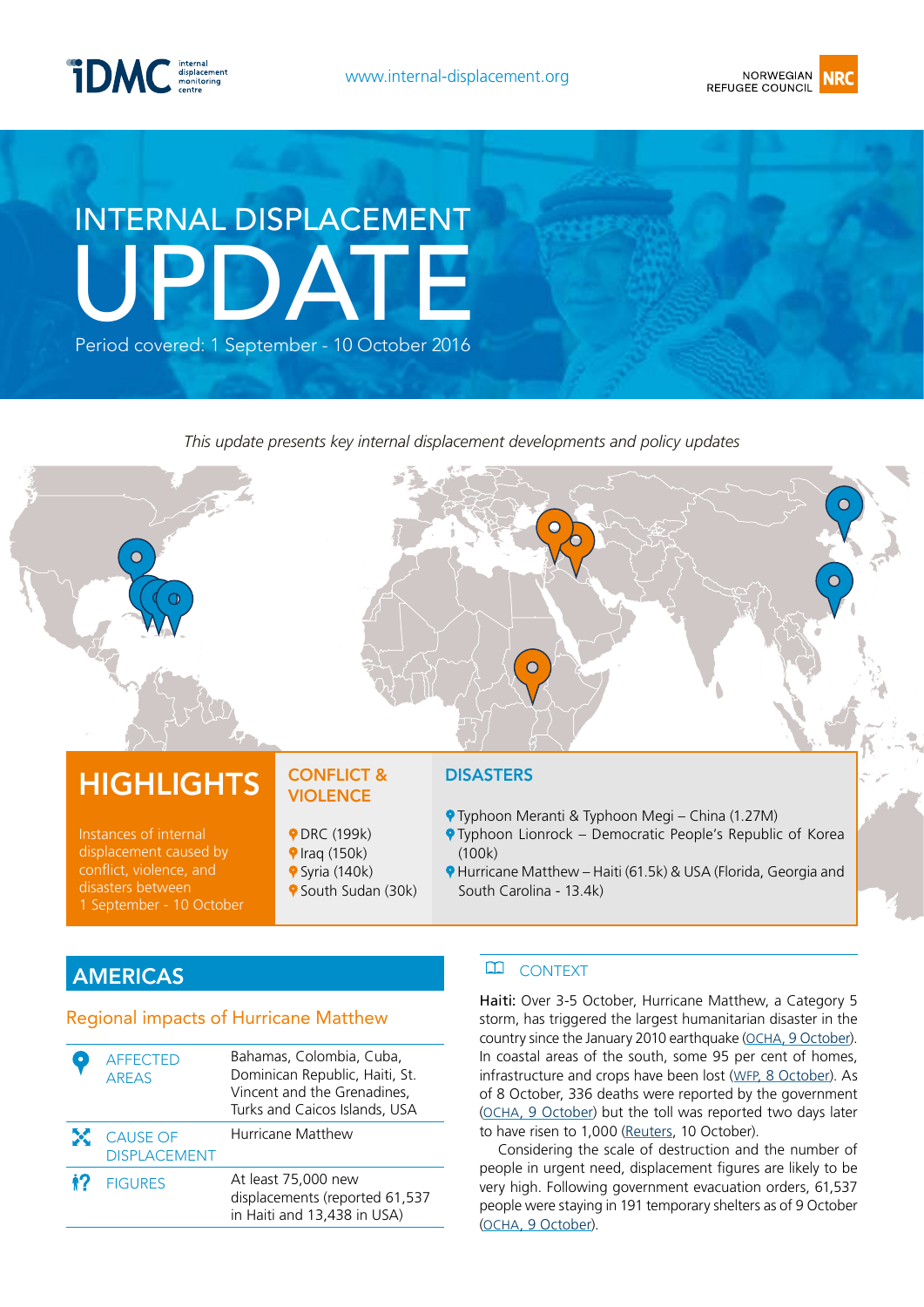Haiti is still recovering from the 2010 earthquake, with 14,593 internally displaced households or 55,107 people still living in IDP camps and makeshift shelters in the capital [\(IOM](http://www.globaldtm.info/dtm-haiti-ronde-27-septembre-2015/.) [DTM,](http://www.globaldtm.info/dtm-haiti-ronde-27-septembre-2015/.) September 2016).

USA: On 6 October, a state of immediate emergency was declared for Florida, South Carolina and parts of North Carolina and Georgia. The latest death toll for all four states stood at 19 [\(CNBC, 10 October](http://www.cnbc.com/2016/10/09/hurricane-matthew-kills-19-people-in-us-flooding-in-north-carolina.html)). As of 9 October, 13,438 evacuees were taking refuge in 247 collective shelters throughout the four states [\(Pan American Health Organization, 09 October](http://www.paho.org/hq/index.php?option=com_docman&task=doc_view&Itemid=270&gid=36494&lang=en)).

# East Asia and Pacific

#### China

| <b>AFFECTED</b><br><b>AREAS</b>   | Fujian, Jiangsu, Jiangxi,<br>Shanghai, Zhejiang provinces |
|-----------------------------------|-----------------------------------------------------------|
| X CAUSE OF<br><b>DISPLACEMENT</b> | Typhoon Meranti                                           |
| <b>12</b> FIGURES                 | 618,000 new displacements                                 |
| <b>CONTEXT</b>                    |                                                           |

Typhoon Meranti – the strongest recorded worldwide this year – made landfall in southeast China on 15 September. Meranti has been described as the strongest typhoon to hit Fujian province since the founding of Communist China in 1949 [\(Ministry](http://www.mca.gov.cn/article/yw/jzjz/zqkb/zqhz/201609/20160900001798.shtml) [of Civil Affairs, 18 September,](http://www.mca.gov.cn/article/yw/jzjz/zqkb/zqhz/201609/20160900001798.shtml) [Al Jazeera, 15 September](http://www.aljazeera.com/news/2016/09/typhoon-meranti-hits-china-battering-taiwan-160915042653897.html)). The typhoon caused 29 deaths, the evacuation of 618,000 people, more than 7,300 collapsed houses, various degrees of damage to 61,000 homes, and a direct economic loss of 15.48 billion yuan [\(Ministry of Civil Affairs, 19 September](http://www.mca.gov.cn/article/yw/jzjz/zqkb/zqhz/201609/20160900001813.shtml)).

|              | <b>AFFECTED</b><br><b>AREAS</b>   | Fujian, Jiangxi, Zhejiang<br>provinces |
|--------------|-----------------------------------|----------------------------------------|
|              | X CAUSE OF<br><b>DISPLACEMENT</b> | Typhoon Megi                           |
| $\mathbf{1}$ | <b>FIGURES</b>                    | 656,000 new displacements              |
|              |                                   |                                        |

Typhoon Megi, the 17th typhoon to strike China this year, made landfall in Fujian on 28 September. As of 30 September, it had claimed 10 lives in Fujian and Zhejiang provinces with 29 people still reported missing. More than 1,200 houses collapsed and 656,000 people were evacuated [\(](http://news.xinhuanet.com/english/2016-09/29/c_135723497.htm)[Ministry of](http://www.mca.gov.cn/article/yw/jzjz/zqkb/zqhz/201609/20160900001943.shtml) [Civil Affairs, 30 September\)](http://www.mca.gov.cn/article/yw/jzjz/zqkb/zqhz/201609/20160900001943.shtml).

|                     | <b>AFFECTED</b><br><b>ARFA</b>            | Pingtang County in Guizhou<br>Province                                         |
|---------------------|-------------------------------------------|--------------------------------------------------------------------------------|
|                     | <b>X</b> CAUSE OF<br><b>DISPI ACEMENT</b> | Construction of a five hundred<br>metre Aperture Spherical<br>Telescope (FAST) |
| $\ddot{\mathbf{r}}$ | <b>FIGURES</b>                            | 8,000 displaced as of September<br>2016                                        |

#### $\mathbf{m}$ **CONTEXT**

By the end of September, an estimated 8,000 people were displaced by Chinese authorities to make way for FAST, now the world's largest radio telescope ([Xinhua, 4 July;](http://en.people.cn/n3/2016/0704/c90000-9080827.html) Daily Mail, 8 [September;](http://www.dailymail.co.uk/news/peoplesdaily/article-3779848/The-135-million-alien-scanner-Incredible-gallery-shows-Chinese-engineers-turn-remote-area-World-s-largest-radio-telescope.html) [Xinhua, 25 September\)](http://news.xinhuanet.com/english/2016-09/25/c_135712657.htm). The original plan forecast the displacement and resettlement of more than 9,000 people living in Pingtang and Luodian Counties [\(Xinhua, 16 February](http://english.cri.cn/12394/2016/02/16/4202s916929.htm); [The New York Times, 16 February\)](http://www.nytimes.com/2016/02/18/world/asia/china-fast-telescope-guizhou-relocation.html?_r=0). The mega-structure took five years to complete. Residents within eight kilometres of the site have been forced to relocate since 2009 (Daily Mail, 8 [September;](http://www.dailymail.co.uk/news/peoplesdaily/article-3779848/The-135-million-alien-scanner-Incredible-gallery-shows-Chinese-engineers-turn-remote-area-World-s-largest-radio-telescope.html) [The New York Times, 16 February](http://www.nytimes.com/2016/02/18/world/asia/china-fast-telescope-guizhou-relocation.html?_r=0); [The Guardian,](https://www.theguardian.com/world/2016/feb/16/china-relocates-9000-people-fast-telescope-search-for-aliens)  [16 February\)](https://www.theguardian.com/world/2016/feb/16/china-relocates-9000-people-fast-telescope-search-for-aliens). The government reports that more than 600 apartments were built for some of those displaced in two new settlements about 10 kilometres from their original homes, and that displaced people will be compensated with cash or new housing and offered jobs in tourism and support services related to the telescope.

#### Democratic People's Republic of Korea (North Korea)

|    | <b>AFFECTED</b><br><b>ARFAS</b>   | North Hamyong Province<br>(Hoeryong city, Kyonghung<br>County, Kyongwon County,<br>Musan County, Onsong County<br>and Yonsa County) |
|----|-----------------------------------|-------------------------------------------------------------------------------------------------------------------------------------|
|    | X CAUSE OF<br><b>DISPLACEMENT</b> | Floods / Typhoon Lionrock                                                                                                           |
| 12 | <b>FIGURES</b>                    | 100,000 new displacements                                                                                                           |
|    |                                   |                                                                                                                                     |

#### **CONTEXT**

From 29 August to 31 August, heavy rains brought on by Typhoon Lionrock lashed North Hamgyong Province. More than 300mm of rain were reported in just two days, causing flooding of the Tumen River and its branches in the region around the Chinese-North Korean border [\(ReliefWeb, 3](http://reliefweb.int/node/1681686/)  [September\)](http://reliefweb.int/node/1681686/). The government said 133 people were killed and another 395 missing as a result of the floods. More than 35,500 houses were damaged – 69 per cent of them completely destroyed – and a further 8,700 buildings, including schools and public buildings damaged ([OCHA, 11 September\)](http://reliefweb.int/node/1691241).

Based on official figures and assessment findings, at least 140,000 people are in urgent need of assistance. Of those, more than 100,000 people are estimated to have been internally displaced ([OCHA, 11 September](http://reliefweb.int/node/1691241)).

#### **Philippines**

|     | <b>AFFECTED</b><br><b>AREAS</b>        | Batanes, Cagayan, and Ilocos<br>Norte provinces |
|-----|----------------------------------------|-------------------------------------------------|
| DC. | <b>CAUSE OF</b><br><b>DISPLACEMENT</b> | Typhoon Meranti                                 |
|     | <b>12</b> FIGURES                      | At least 10,000 new<br>displacements            |
|     |                                        |                                                 |

#### LLI CONTEXT

Tropical Storm Meranti (local name, Ferdie) intensified into a typhoon on 11 September within the Philippine Area of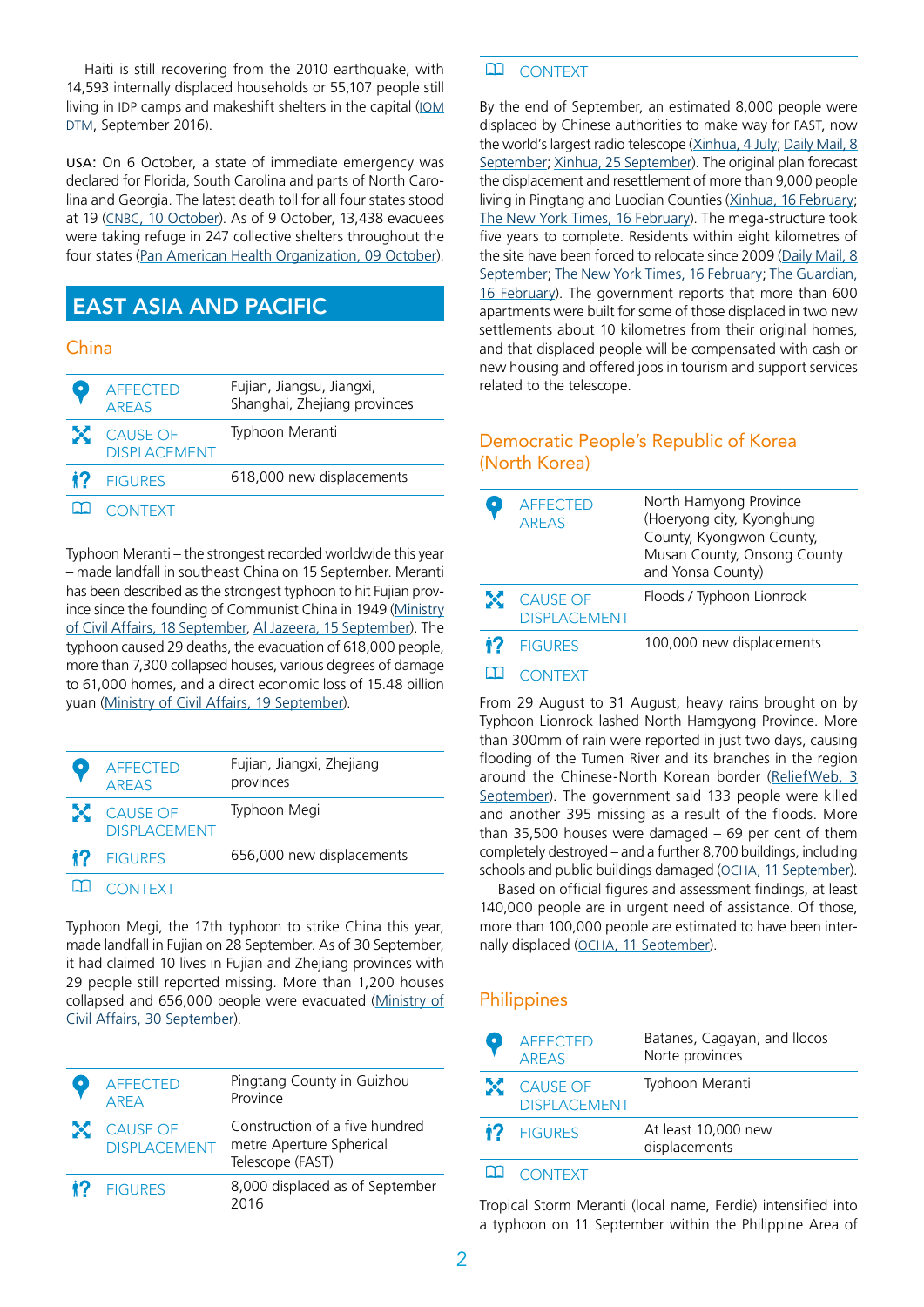Responsibility, resulting in the displacement of 10,214 people, 151 of whom had taken refuge in evacuation centres as of 17 September [\(Philippines' National Disaster Risk Reduction and](http://www.ndrrmc.gov.ph/attachments/article/2913/Sitrep_No_06_re_Preparedness_Measures_and_Effects_of_TY_FERDIE_as_of_17SEPT2016_0800H.pdf) [Management Council, 17 September](http://www.ndrrmc.gov.ph/attachments/article/2913/Sitrep_No_06_re_Preparedness_Measures_and_Effects_of_TY_FERDIE_as_of_17SEPT2016_0800H.pdf)).

#### **Taiwan**

| <b>AFFECTED</b><br><b>AREAS</b>   | Eastern and central parts of<br>Taiwan |
|-----------------------------------|----------------------------------------|
| X CAUSE OF<br><b>DISPLACEMENT</b> | Typhoon Megi                           |
| <b>12</b> FIGURES                 | 11,000 new displacements               |
|                                   |                                        |

#### **CONTEXT**

Typhoon Megi killed four people and injured more than a hundred others on 27 September. More than 11,000 people evacuated their homes and nearly 3,000 were in shelters, according to the Central Emergency Operation Centre. At least two million households lost power and more than 35,000 homes were without water [\(Channel News Asia, 27](http://www.channelnewsasia.com/news/asiapacific/typhoon-megi-kills-4-leaves-trail-of-damage-in-taiwan/3159742.html) [September](http://www.channelnewsasia.com/news/asiapacific/typhoon-megi-kills-4-leaves-trail-of-damage-in-taiwan/3159742.html)).

### Middle East & North Africa

#### Iraq

| <b>AFFECTED</b><br><b>AREAS</b>   | Mosul and Kurdistan Region of<br>Iraq |
|-----------------------------------|---------------------------------------|
| X CAUSE OF<br><b>DISPLACEMENT</b> | Conflict                              |
| <b>12</b> FIGURES                 | 150,000 new displacements             |
|                                   |                                       |

#### LLI CONTEXT

As a government military offensive to retake Mosul from the Islamic State in Iraq and the Levant (ISIL) continues to gather momentum, at least 150,000 more people have already fled Shirqat and Al Qayyarah, located near Mosul, in recent weeks. UNHCR estimates that between one to 1.5 million people could become displaced as the offensive to retake the city advances. Past experiences from Fallujah, Ramadi and other major towns, as well as reports from the population, indicate that, in reality, safe routes out of Mosul do not exist [\(Al Jazeera, 29 September,](http://www.aljazeera.com/indepth/features/2016/09/crisis-15-million-expected-flee-mosul-160928191736825.html) [Humanitarian Response, 20 July](https://www.humanitarianresponse.info/en/operations/iraq/document/mosul-flash-appeal-2016)).

#### Syrian Arab Republic

| <b>AFFECTED</b><br><b>AREAS</b>   | Aleppo and Hama                                                                    |
|-----------------------------------|------------------------------------------------------------------------------------|
| X CAUSE OF<br><b>DISPLACEMENT</b> | Conflict                                                                           |
| <b>12</b> FIGURES                 | 140,000 new displacements in<br>Hama; 275,000 people besieged<br>in eastern Aleppo |
|                                   |                                                                                    |

**CONTEXT** 

Large numbers of people were displaced in the first week of September following heavy clashes between government and

opposition forces in Hama Governorate. Around 100,000 fled from northern rural parts of the region towards Hama city and neighbouring villages. Approximately 40,000 fled to neighbouring Idlib Governorate. The displaced are staying in temporary shelters such as schools and mosques. An unconfirmed number of IDPs have no shelter at all. Since mid-September, only sporadic clashes in Hama have been reported ([OCHA, 6](http://reliefweb.int/sites/reliefweb.int/files/resources/Hama%20Flash%20Update.pdf)  [September;](http://reliefweb.int/sites/reliefweb.int/files/resources/Hama%20Flash%20Update.pdf) [UNHCR, 7 September](http://reliefweb.int/sites/reliefweb.int/files/resources/160907%20syria%20flash%20update%20cccm%20snfi%20protection.pdf); [ISW, 23 September\)](http://iswresearch.blogspot.ch/search/label/Syria).

Airstrikes, including "bunker busting" bombs, and ground attacks intensified across Syria following a collapse of a one-week cessation of hostilities. In eastern Aleppo, some 275,000 people were living under siege, under constant threat of attack and in urgent need of protection and life-saving assistance. It is difficult to estimate the number of IDPs in the besieged areas. Countless homes have been destroyed, rendering people displaced but unable to flee the city. The east Aleppo siege brings the number of besieged people in Syria to 861,200. Humanitarian actors have had no access to east Aleppo since 7 July, and a humanitarian convoy suffered a devastating attack on 19 September [\(OCHA, 29 September\)](http://reliefweb.int/sites/reliefweb.int/files/resources/ERC_USG%20Stephen%20O%20Brien%20Statement%20on%20Syria%20to%20SecCo%2029SEPT2016.pdf).

# SOUTH ASIAN REGION

#### **Afghanistan**

| <b>AFFECTED</b><br><b>AREAS</b>   | Northern provinces of<br>Kunduz, Takhar, Baghlan, and<br>Badakhstan |
|-----------------------------------|---------------------------------------------------------------------|
| X CAUSE OF<br><b>DISPLACEMENT</b> | Conflict                                                            |
| <b>12</b> FIGURES                 | 9,000 people new displacements                                      |
| ONTEXT                            |                                                                     |

In September 2016, more than 9,000 people were newly displaced as the conflict in Afghanistan escalated (IDMC calculation based on [OCHA situation report\)](https://www.humanitarianresponse.info/en/operations/afghanistan/document/conflict-induced-idps-weekly-update-24-july-2016). Most IDPs are sheltering in the northern provinces of Kunduz, Takhar, Baghlan, and Badakhstan.

The UN Under Secretary-General for Humanitarian Affairs and Emergency Relief Coordinator, Stephen O'Brien, called on the international community to urgently scale up support to more than a million people expected to be displaced internally and across Afghan borders by the end of the year as the conflict continues to intensify. Of this figure, some [400,000 people are expected](http://reliefweb.int/report/afghanistan/afghanistan-flash-appeal-one-million-people-move-covering-sep-dec-2016?utm_campaign=subbscriptions&utm_source=sendgrid&utm_medium=email) to be internally displaced, with the northern, southern and eastern regions of the country receiving the highest numbers [\(OCHA Humanitarian Response,](https://www.humanitarianresponse.info/en/node/132030)  [7 September;](https://www.humanitarianresponse.info/en/node/132030) [OCHA, 7 September](http://reliefweb.int/report/afghanistan/un-humanitarian-chief-calls-scaling-support-more-one-million-people-move?utm_campaign=subbscriptions&utm_source=sendgrid&utm_medium=email)).

On 5 October, the European Union and Afghanistan announced they have reached an agreement to return home Afghan migrants whose asylum applications have been rejected in Europe. This latest EU measure to mitigate the arrival of the many asylum seekers who have arrived in Europe since early 2015 is likely to increase the number of IDPs in a country where more than 1.2 million already exist. In addition, more than three million Afghan refugees living in Iran and Pakistan are also in danger of being deported back to Afghanistan and becoming IDPs again ([The Guardian, 3 October,](https://www.theguardian.com/global-development/2016/oct/03/eu-european-union-signs-deal-deport-unlimited-numbers-afghan-asylum-seekers-afghanistan?CMP=Share_iOSApp_Other) [Al](http://www.aljazeera.com/news/2016/10/eu-deal-clears-deportation-unlimited-afghan-refugees-161004132025865.html)  [Jazeera, 5 October\)](http://www.aljazeera.com/news/2016/10/eu-deal-clears-deportation-unlimited-afghan-refugees-161004132025865.html).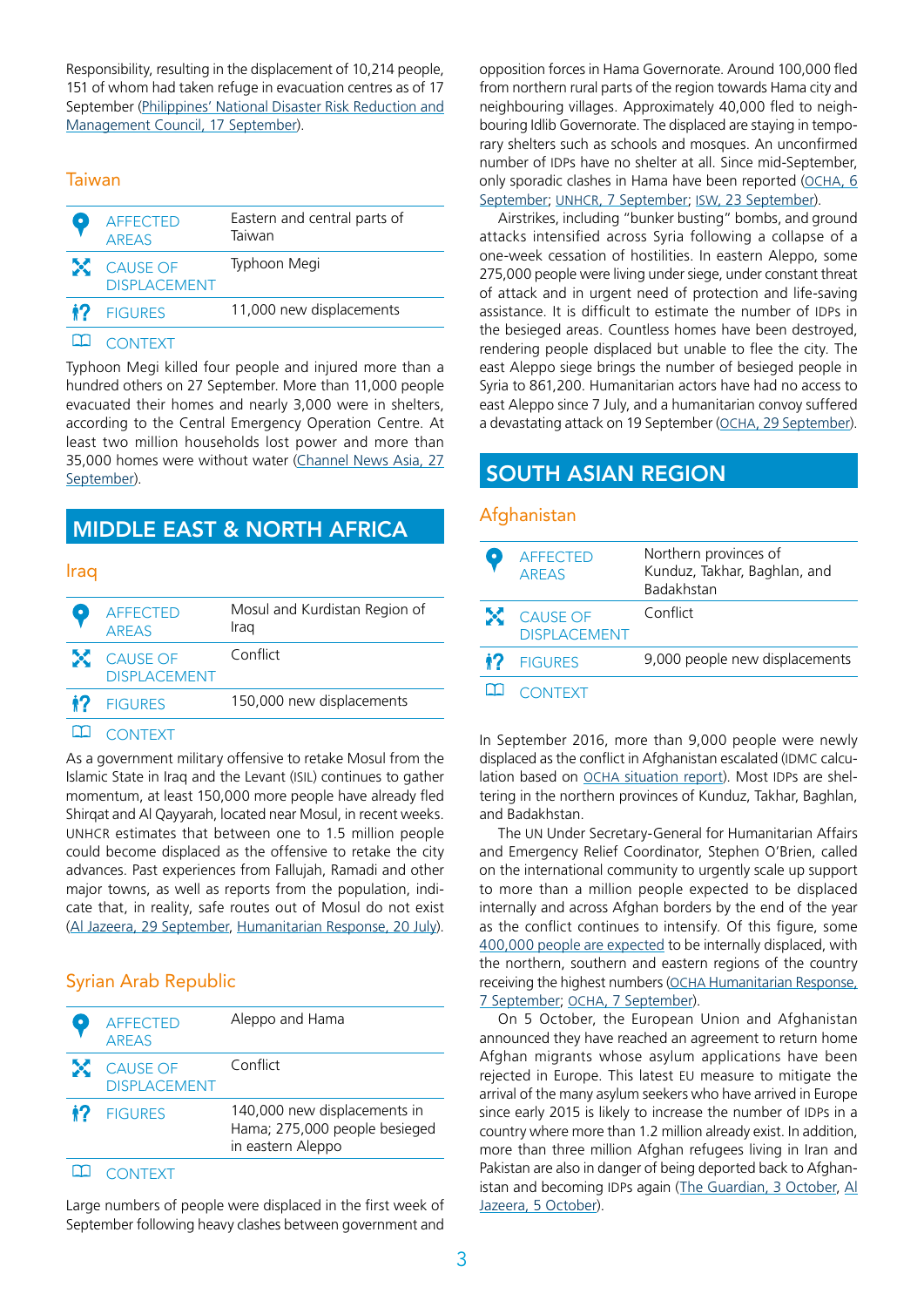# Sub-Saharan Africa

#### Central African Republic (CAR)

| <b>AFFECTED</b><br><b>ARFAS</b>   | Kaga Bandoro, Kouango, Bouar,<br>Bocaranga, Koui |
|-----------------------------------|--------------------------------------------------|
| X CAUSE OF<br><b>DISPLACEMENT</b> | Conflict                                         |
| <b>12</b> FIGURES                 | 8,800 new displacements                          |
|                                   |                                                  |

#### **CONTEXT**

Numerous clashes causing casualties and new population displacements have been reported across the Central African Republic [\(ECHO Daily Flash, 29 September](http://erccportal.jrc.ec.europa.eu/ECHO-Flash/ECHO-Flash-Item/oid/11083)). OCHA in CAR reported 4,000 people displaced near Kaga Bandoro and new displacements in Bouar ([RFI, 24 September\)](http://www.rfi.fr/afrique/20160924-rca-deplaces-kouango-violences-ocha-assistance-humanitaire). On 10 September, clashes around Kouango (Ouaka Prefecture) killed 19 civilians. Thirteen villages were burnt down and an estimated 3,500 people were displaced. Since 16 September, violence between Peuhls and Anti Balaka groups in the area around Bocaranga and Koui (Ouham Pendé prefecture) has caused at least ten deaths and the new displacement of 1,300 people ([ECHO, 29](http://erccportal.jrc.ec.europa.eu/ECHO-Flash/ECHO-Flash-Item/oid/11083) [September](http://erccportal.jrc.ec.europa.eu/ECHO-Flash/ECHO-Flash-Item/oid/11083)).

#### Democratic Republic of the Congo (DRC)

| <b>AFFECTED</b><br><b>AREAS</b>   | South Lubero, North Kivu,<br>Rutshuru Territory, Tanganyika<br>Province |
|-----------------------------------|-------------------------------------------------------------------------|
| X CAUSE OF<br><b>DISPLACEMENT</b> | Conflict and inter-communal<br>violence                                 |
| <b>12</b> FIGURES                 | At least 199,000 new<br>displacements                                   |
|                                   |                                                                         |

#### **CONTEXT**

Clashes in early September between armed groups in South Lubero, North Kivu, forced more than 6,000 people to flee their homes during the first week of September. Operations are under way to assist about 50,000 IDPs living in the region. In neighbouring Rutshuru Territory, a gradual return of IDPs was reported following the deployment of troops there. A local NGO estimated 16,000 IDPs will soon return to the region. More than 187,000 people have been displaced in Beni Territory (Nord-Kivu) since a surge in suspected Allied Democratic Forces activity began in August ([OCHA, 8 September,](https://www.humanitarianresponse.info/fr/system/files/documents/files/ochardc-nk-noteinfoshumanitaires-20160908.pdf) [OCHA,](http://reliefweb.int/report/democratic-republic-congo/rd-congo-nord-kivu-note-d-informations-humanitaires-no-18-du-29) [29 September](http://reliefweb.int/report/democratic-republic-congo/rd-congo-nord-kivu-note-d-informations-humanitaires-no-18-du-29)).

In the south-west province of Tanganyika, there were reports of more than 2,000 people fleeing inter-communal violence between pygmy and Bantu groups that erupted in early September. Nearly 450 households were reported to be sheltering in churches and host families in neighboring Kabalo locality [\(Radio Okapi, 13 September\)](http://www.radiookapi.net/2016/09/13/actualite/societe/tanganyika-plus-de-2-000-bantous-deplaces-apres-leur-conflit-avec-les).

More than 10,000 people in Dimbelenge (Kasai-Central) have been displaced since 27 September, due to clashes between security forces and militia loyal to tribal leader Kamwina Nsapu ([Radio Okapi, 3 October](http://www.radiookapi.net/2016/10/03/actualite/societe/dimbelenge-10-000-personnes-ont-fui-les-affrontements-entre-militaires)).

#### Nigeria

| <b>AFFECTED</b><br><b>AREAS</b>   | Northeastern states of Borno,<br>Adamawa, Yobe and Gombe |
|-----------------------------------|----------------------------------------------------------|
| X CAUSE OF<br><b>DISPLACEMENT</b> | Conflict                                                 |
| <b>12</b> FIGURES                 | 911,000 IDP returns                                      |
|                                   |                                                          |

#### **CONTEXT**

According to IOM's August DTM, nearly 911,000 displaced people have returned to their areas of origin in Borno, Adamawa and Yobe states. The government-facilitated voluntary return of displaced populations is gaining momentum, with thousands of people returning to their homes in the newly liberated areas. However, the scale of damage in the areas of return is immense and new humanitarian challenges are emerging. UNHCR reports that returning families face a precarious security situation, food shortages, economic disruption, and limited access to food, water and sanitation, shelter and health services. There are also reports of landmines and improvised explosive devices in the areas of return [\(IOM, 6 September](https://nigeria.iom.int/sites/default/files/dtm_reports/01%20DTM%20Nigeria%20Round%20XI%20Report%20August%202016.pdf)).

These return movements are taking place against the backdrop of critical levels of malnutrition and food insecurity across the north-east. The Famine Early Warning Systems (FEWS) Network for Nigeria reported a critical food security situation across the three northeastern states of Borno, Adamawa and Yobe. While the current humanitarian response covers all four northeastern states, access to large territories in Borno State remains very limited. This, together with low funding, has left humanitarian actors hard-pressed to meet minimum standards (IOM, 24 September). As of 15 August, a total of 2,093,030 IDPs were identified in Adamawa, Bauchi, Benue, Borno, Gombe, Taraba, Yobe, Nasarawa, Plateau, Kaduna, Kano, Zamfara states and Abuja Federal Capital Territory [\(IOM, 6 September\)](https://nigeria.iom.int/sites/default/files/dtm_reports/01%20DTM%20Nigeria%20Round%20XI%20Report%20August%202016.pdf).

### South Sudan

| <b>AFFECTED</b><br><b>ARFA</b>    | Yei                                                                 |
|-----------------------------------|---------------------------------------------------------------------|
| X CAUSE OF<br><b>DISPLACEMENT</b> | Conflict                                                            |
| <b>1?</b> FIGURES                 | At least 30,000 new displacements<br>100,000 people besieged in Yei |
|                                   |                                                                     |

#### **CONTEXT**

UNHCR is increasingly concerned for the safety and well-being of some 100,000 people trapped in Yei, South Sudan, a town in Central Equatoria State, about 150 kilometres south-west of Juba. According to the town church, more than 30,000 people have been displaced into Yei from surrounding areas, following deadly attacks on civilians and looting of private property on 11 and 13 September [\(UNHCR, 30 September](http://reliefweb.int/report/south-sudan/unhcr-sounds-warning-over-situation-south-sudan-s-yei)). These IDPs joined several thousand others displaced from nearby Lainya County since mid-July, and up to 60,000 town residents who remain in Yei with no means to leave and who are now in as much need as those displaced by the conflict. This is the first time that the population in Yei, primarily farmers living on commercial and subsistence agriculture, has become a direct target of violence, on suspicion of their belonging to opposition groups ([UNHCR, 30 September\)](http://reliefweb.int/report/south-sudan/unhcr-sounds-warning-over-situation-south-sudan-s-yei).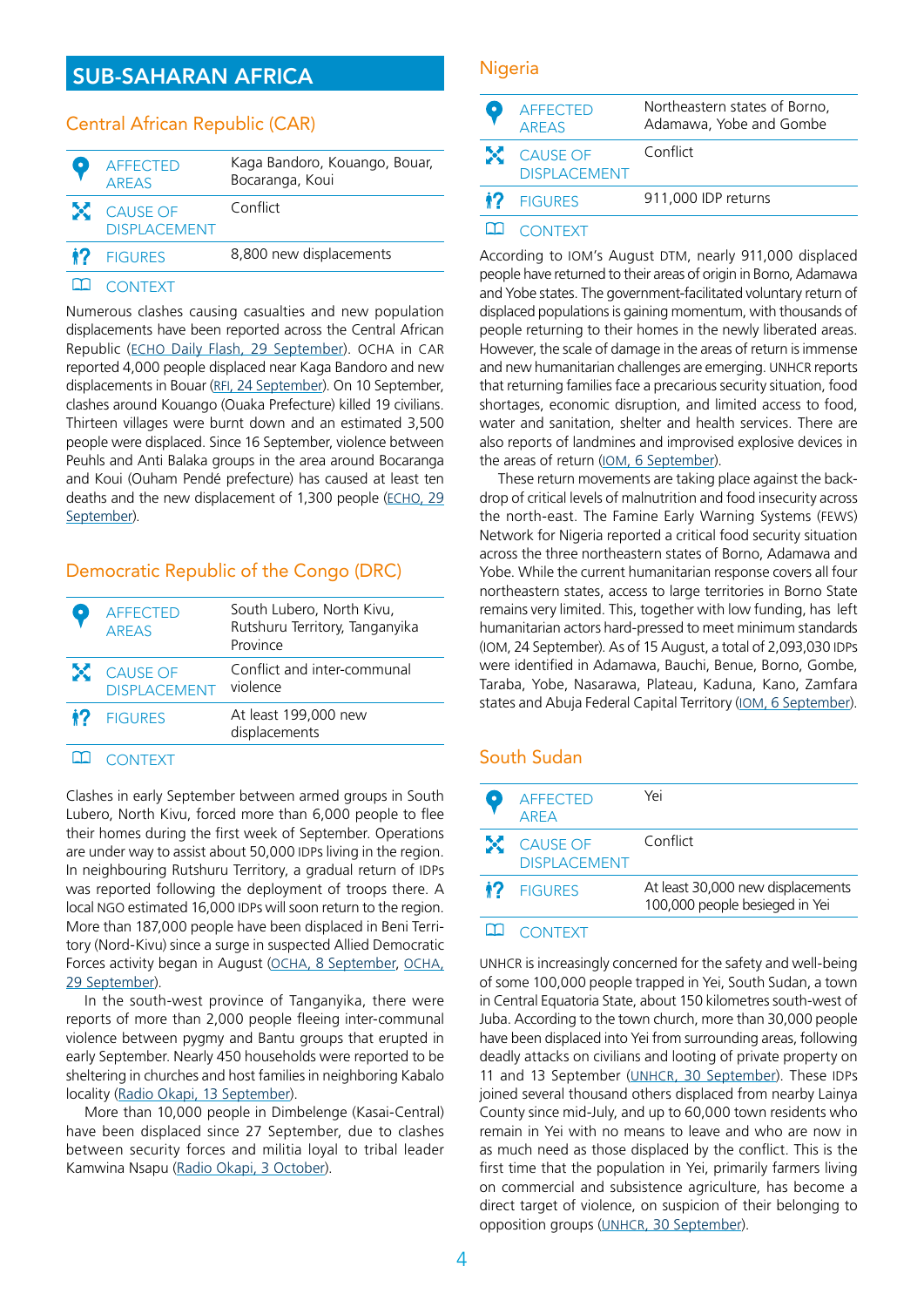#### Sudan

| <b>AFFECTED</b><br><b>ARFA</b>    | Western Jebel Marra locality in<br>Central Darfur State |
|-----------------------------------|---------------------------------------------------------|
| X CAUSE OF<br><b>DISPLACEMENT</b> | Conflict                                                |
| <b>12</b> FIGURES                 | 5,500 to 12,500 new<br>displacements                    |
|                                   |                                                         |

#### **CONTEXT**

Up to 12,500 new people fleeing from Western Jebel Marra locality are estimated to have arrived in the Nertiti North IDP camp in recent weeks, according to humanitarian organisations and community leaders in the camp. This new displacement, including large numbers mainly of women and children, follows reported hostilities between government forces and the Sudan Liberation Army – Abdul Wahid (SLA-AW) in parts of Western Jebel Marra locality controlled by SLA-AW.

#### Tanzania

| <b>AFFECTED</b><br><b>ARFAS</b>   | Bukoba township and<br>surrounding villages in north-<br>west Tanzania counties remain<br>inaccessible |
|-----------------------------------|--------------------------------------------------------------------------------------------------------|
| X CAUSE OF<br><b>DISPLACEMENT</b> | Earthquake                                                                                             |
| <b>1?</b> FIGURES                 | At least 10,000 new<br>displacements                                                                   |

#### **CONTEXT**

A shallow 5.9 magnitude earthquake hit north-west Tanzania on 10 September, about 44 km from Bukoba town located on the western shore of Lake Victoria. Five districts in the Kagera region were affected. It is estimated that 2,072 houses were destroyed and 14,595 severely damaged. Assessments found a need for temporary shelter, including 4,000 tents ([UN](https://www.humanitarianresponse.info/en/system/files/documents/files/unrc_flash_update_no5_22september2016.pdf) [resident Coordinator, 22 September\)](https://www.humanitarianresponse.info/en/system/files/documents/files/unrc_flash_update_no5_22september2016.pdf). Local communities were overwhelmed by the number of affected families needing assistance. Most of the affected population were unwilling to leave their damaged or destroyed houses and stayed nearby in open areas, with friends and families or in sections of the house still habitable [\(IFRC, 20 September](http://reliefweb.int/report/united-republic-tanzania/tanzania-earthquake-emergency-plan-action-update-epoa-n-mdrtz020)).

# POLICY DEVELOPMENTS and related internal displacement news

#### UN Summit on refugees and migrants (19 September 2016)

On 19 September, the UN General Assembly hosted a highlevel summit to address large movements of refugees and migrants, with the aim of bringing countries together behind a more humane and coordinated approach to this issue. It was the first time the General Assembly had called for a summit

at the Heads of State and Government level to consider this specific matter. For some, this was a historic opportunity to come up with a blueprint for a better international response. However, internal displacement was a glaring omission from the resulting New York Declaration which made only a one-line reference to this growing worldwide phenomenon.

IDMC joined other humanitarian voices in reacting to the scant attention devoted to internal displacement at the summit in an opinion piece by IDMC Director Alexandra Bilak, [Missing](http://news.trust.org/item/20160916104048-x43fd/)  [the heart of the problem: Why ignoring internal displacement](http://news.trust.org/item/20160916104048-x43fd/)  [undermines the purpose of the UN summit on migrants and](http://news.trust.org/item/20160916104048-x43fd/)  [refugees.](http://news.trust.org/item/20160916104048-x43fd/) Similar concerns were expressed in a [joint open](https://medium.com/@UNOCHA/internally-displaced-people-df55fbd84e30#.8z0scrb37)  [letter b](https://medium.com/@UNOCHA/internally-displaced-people-df55fbd84e30#.8z0scrb37)y UN Emergency Relief Coordinator Stephen O'Brien, UN development agency (UNDP) chief Helen Clark, International Rescue Committee CEO David Miliband, NRC Secretary-General Jan Egeland and Chaloka Beyani, the former Special Rapporteur on the human rights of internally displaced persons. The open letter called for "better ways to prevent internal displacement and support the invisible majority of displaced people".

#### New Special Rapporteur on the human rights of internally displaced persons

At the 33rd meeting of the Human Rights Council on 30 September, Cecilia Jimenez-Damari was appointed as the new Special Rapporteur on the human rights of internally displaced persons. IDMC [welcomes](http://www.internal-displacement.org/assets/library/Media/20160310-Statement-Cecilia-Jimenez-FINAL.pdf) the wealth of experience and expertise on human rights and internal displacement that Cecilia Jimenez-Damari brings to the mandate and looks forward to working with her again in this new capacity. Amongst her other previous positions, she worked for five years at IDMC as a Senior Legal Advisor and Training Officer. She will take up her new post in November.

#### Country visits of UN Special Rapportueur on the human rights of IDPs

During his final weeks as UN Special Rapporteur on the human rights of internally displaced persons Chaloka Beyani visited Serbia and Kosovo ([OHCHR, 7 September\)](http://www.ohchr.org/en/NewsEvents/Pages/DisplayNews.aspx?NewsID=20463&LangID=E), Ukraine [\(OHCHR,](http://www.ohchr.org/en/NewsEvents/Pages/DisplayNews.aspx?NewsID=20472&LangID=E)  [9 September](http://www.ohchr.org/en/NewsEvents/Pages/DisplayNews.aspx?NewsID=20472&LangID=E)) and Georgia [\(OHCHR, 22 September](http://www.ohchr.org/en/NewsEvents/Pages/DisplayNews.aspx?NewsID=20562&LangID=E)). In all four countries, Beyani noted progress on legal and policy frameworks for IDP protection. He also remarked on improved living conditions of IDPs in Georgia ([Agenda.ge, 26 September\)](http://agenda.ge/news/66135/eng). While commending Ukraine for establishing a new ministry on internal displacement, he also expressed concern that secondary displacement and unsafe spontaneous returns in the country resulted from the majority of IDPs being unable to receive their social benefits and pensions (UN News Centre, 9 September). In Serbia and Kosovo, he noted progress on housing, land and property as well as documentation issues for IDPs, but also the squalid conditions in which many IDPs continue to live, the need to verify IDP numbers and needs and to establish a process for reconciliation and healing [\(OHCHR,](http://www.ohchr.org/EN/NewsEvents/Pages/DisplayNews.aspx?NewsID=20514&LangID=E)  [16 September\)](http://www.ohchr.org/EN/NewsEvents/Pages/DisplayNews.aspx?NewsID=20514&LangID=E).